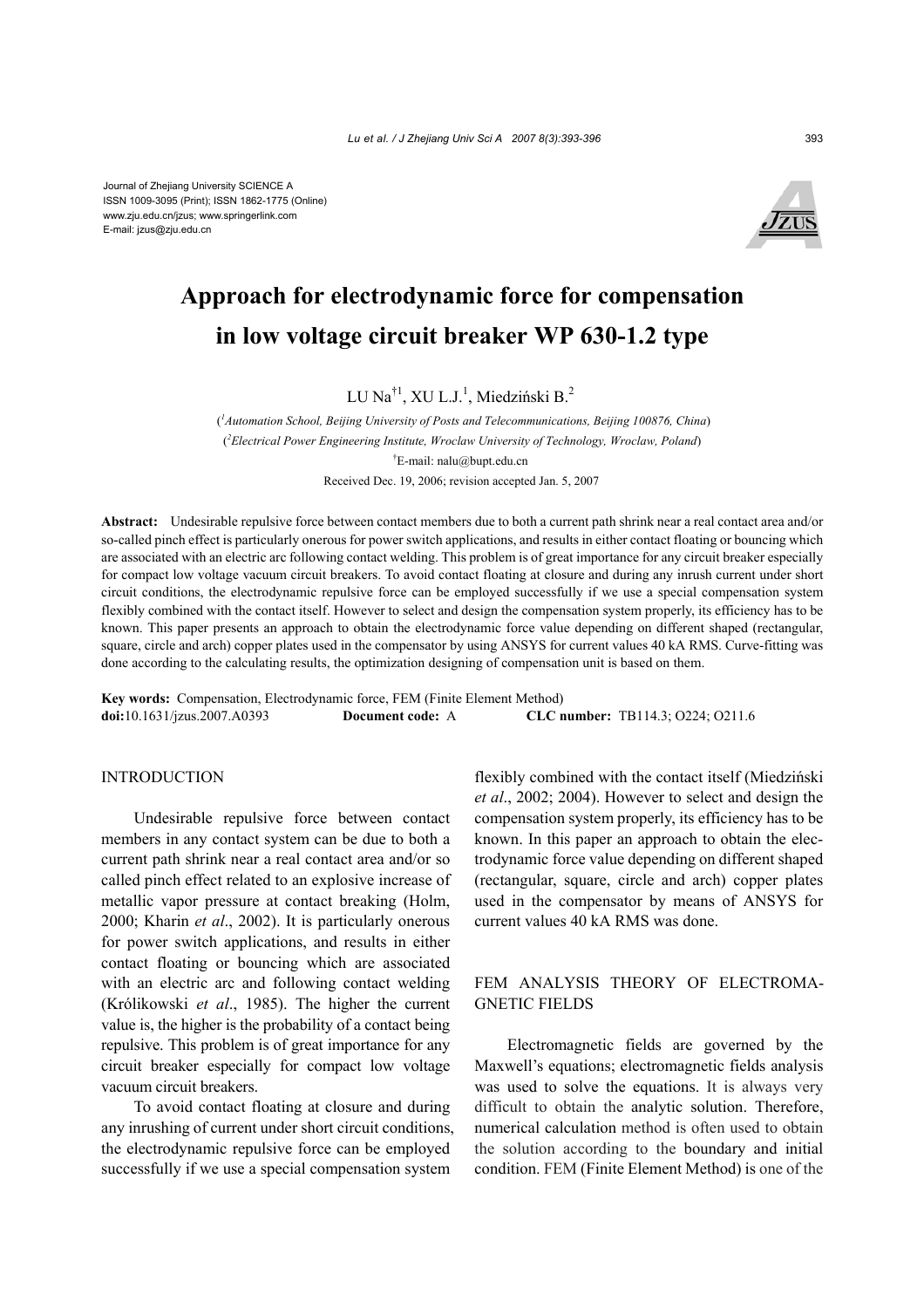most efficient and applicable numerical calculation methods.

The electromagnetic fields differential equation is (Jin, 2001):

$$
\nabla \times (\mu_{\mathbf{r}}^{-1} \nabla \times \mathbf{A}) = \mu_0 \mathbf{J}.
$$
 (1)

The first-type boundary condition is:

$$
\Gamma_1: A = A_0. \tag{2}
$$

The second-type boundary condition is:

$$
\Gamma_2: n \times (\nabla \times A)=0. \tag{3}
$$

The corresponding functional variation is

$$
F(A) = \frac{1}{2} \iiint_{\nu} \mu_{\rm r}^{-1} (\nabla \times A) \cdot (\nabla \times A) {\rm d} \nu - \mu_0 \iiint_{\nu} \mathbf{J} \cdot A {\rm d} \nu, \tag{4}
$$

where  $\vec{A}$  is magnetic vector potential,  $\vec{J}$  is applied source current density vector,  $\mu$  is magnetic permeability.

Finite element analysis is dispersing functional variation in the regions, selecting the insert function, based on variation principle to obtain the equations solution by solving the limit value of functional variation under the boundary conditions (Moaveni, 1999). ANSYS FEM program can be used to derive and calculate all kinds of physical parameter, such as magnetic flux density  $\mathbf{B}$  ( $\mathbf{B}=\nabla\times\mathbf{A}$ , curl of magnetic vector potential equals to magnetic flux density), magnetic field intensity *H*, magnetic force and the magnetic energy according to the results of magnetic vector potential *A* distribution (ANSYS 9.0 software, 2005).

Electromagnetic fields analysis based on nodal continuous magnetic vector potential method by means of ANSYS program was used to calculate the electrodynamic force value depending on different shaped copper plates in the compensator for the low voltage vacuum circuit breaker WP 630-1.2 type in this paper.

FINITE ELEMENT METHOD ANALYSIS OF **COMPENSATION** 

## **FEM model**

The compensation system is composed of two parallel copper plates which have same shape and can freely move relatively. The plates are isolated from each other (magnetic permeability  $\mu_0$ =1) (Flurscheim, 1975). Being the symmetry of the structure (Fig.1), 1/4 analysis model of two dimensions is generated.



**Fig.1 Analysis models of four shape plates**  (a) Rectangle or square; (b) Circle; (c) Arch

Four types of shapes are chosen for compensator, they are rectangle, square, circle and arch, their volumes are equal approximately for comparison conveniently. Parameters are as follows: rectangle is 10800 mm<sup>3</sup> (90×30×4), square is 10800 mm<sup>3</sup>  $(51.96 \times 51.96 \times 4)$ , circle is 11304 mm<sup>3</sup>  $(\pi \times 30^2 \times 4)$ , arch is  $8997 \text{ mm}^3$  (Arch is the part of circle:  $x^2$ +(*y*−508.25)<sup>2</sup>=507.25<sup>2</sup>, length of chord is 90 mm, width is 30 mm, thickness of end is 6 mm, and centre thickness is 2 mm).

Centre distance between two plates is 10 mm, current is 40 kA RMS.

#### **FEM analysis**

The analysis results are shown in Fig.2.

### **Results of analysis**

Calculating results of FEM are mapped and curve fitting by Matlab (Fig.3).

(1) Copper plates analysis of rectangular shape The density distribution of magnetic force is

constant value which equals to 18546.67 N/m.

Note: the section of plate is constant.

Magnetic force is 1669.2 N.

(2) Copper plates analysis of square shape

The density distribution of magnetic force is also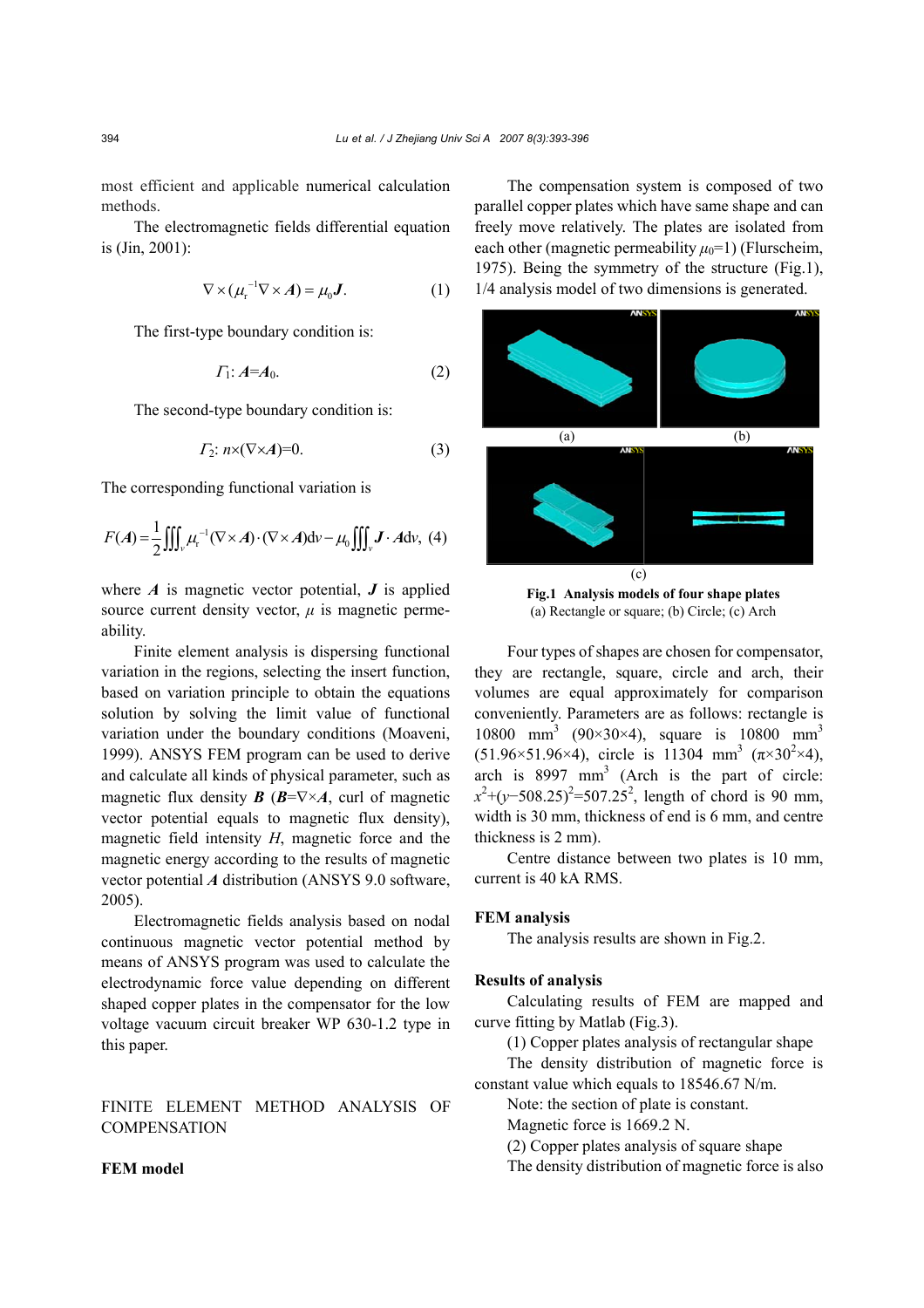

**Fig.2 (a) Mesh; (b) Magnetic distribution; (c) Magnetic flux density vector;** (d)  $F_{\text{mag}}$ - $X$  contour on element



**Fig.3 Distribution of magnetic force density** 

constant value which equals to 13102.56 N/m.

Magnetic force is 680.8 N.

(3) Copper plates analysis of circular shape (Table 1)

Circle equation:  $x^2+y^2=30^2$ . Curve fitting (Fig.3) is

$$
f(a)=(25x^2-383x+12774) \text{ N/m}.
$$
 (5)

Magnetic force is

$$
2 \times \int_0^{30 \times 10^{-3}} (25x^2 - 383x + 12774) dx = 766.1 \text{ N.}
$$
 (6)

Note: because the length (along *x* dimension) of plate is 60 mm, the model is half of it, so the force is double.

(4) Copper plates analysis of arch shape (Table 2)

| Table 1 The density distribution of magnetic force $f$ |  |  |
|--------------------------------------------------------|--|--|
|                                                        |  |  |

| $x \times 10^{-3}$ m) | $y \times 10^{-3}$ m) | $a \times 10^{-3}$ m) | f(N/m)   |
|-----------------------|-----------------------|-----------------------|----------|
| 0                     | 30.00                 | 60.00                 | 11816.42 |
| 3                     | 29.85                 | 59.70                 | 11859.66 |
| 6                     | 29.39                 | 58.79                 | 11993.08 |
| 9                     | 28.62                 | 57.24                 | 12222.96 |
| 12                    | 27.50                 | 54.99                 | 12577.94 |
| 15                    | 25.98                 | 51.96                 | 13102.56 |
| 18                    | 24.00                 | 48.00                 | 13828.22 |
| 21                    | 21.42                 | 42.85                 | 14919.10 |
| 24                    | 18.00                 | 36.00                 | 16662.20 |
| 27                    | 13.08                 | 26.15                 | 19982.06 |
| 29                    | 7.68                  | 15.36                 | 25228.20 |

*a* is the section width of circular plate

**Table 2 The density distribution of magnetic force** *f*

| $x (\times 10^{-3} \text{ m})$ | $y \times 10^{-3}$ m) | $t \times 10^{-3}$ m) | f(N/m)   |
|--------------------------------|-----------------------|-----------------------|----------|
| $_{0}$                         | 1.0                   |                       | 18659.18 |
| 22.52                          | 1.5                   |                       | 18597.74 |
| 31.84                          | 2.0                   |                       | 18547.08 |
| 38.98                          | 2.5                   |                       | 18508.84 |
| 45.00                          | 3.0                   |                       | 18483.50 |

*t* is the section thickness of arch plate

Arch equation is  $x^2 + (y-508.25)^2 = 507.25^2$  (arch is the part of circle:  $x^2 + (y-508.25)^2 = 507.25^2$ , length of chord is 90 mm, width is 30 mm, thickness of end is 6 mm, and centre thickness is 2 mm).

Curve fitting (Fig.3) is

$$
f(t) = (-4x + 18669) \text{ N/m}.
$$
 (7)

Magnetic force is

$$
2 \times \int_0^{45 \times 10^{-3}} (-4x + 18669) dx = 1680.2 \text{ N.}
$$
 (8)

Note: because the length (along *x* dimension) of plate is 90 mm, the model is half of it.

#### **Discussion**

Under the equivalent volume of plates, the magnetic forces of rectangle and arch are equal approximately; the value of circle and square are smaller than the half of others, since the density distribution of magnetic force is related to the length and sectional area of plates. The magnetic force density distribution of rectangle is constant and equals to 18546.67 N/m, and that of the arch is a lineal function, which is (−4*x*+18669) N/m; length and width of rectangle are the same; rectangle thickness is 4 mm, arch's thickness is from 2 to 6 mm, so their